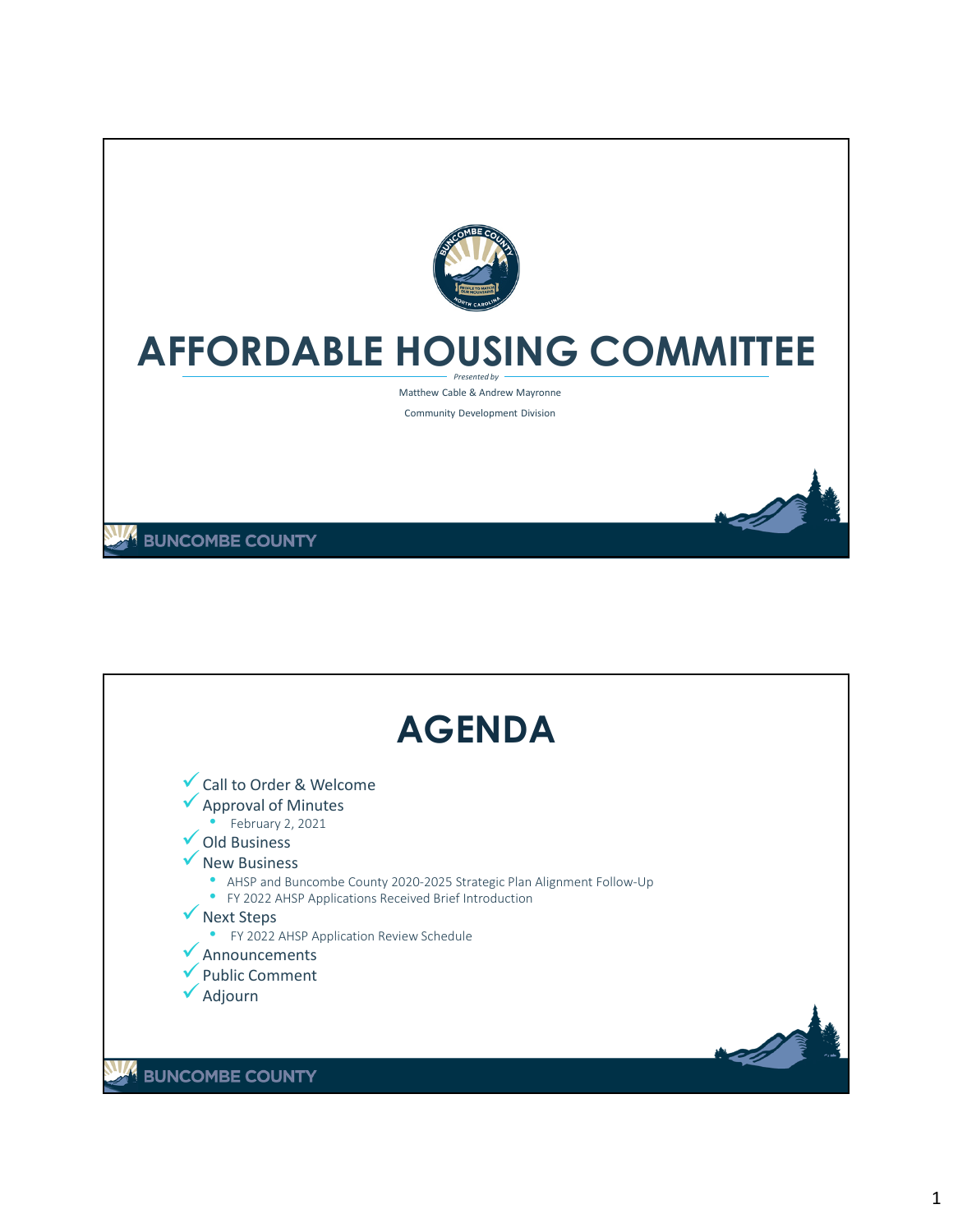

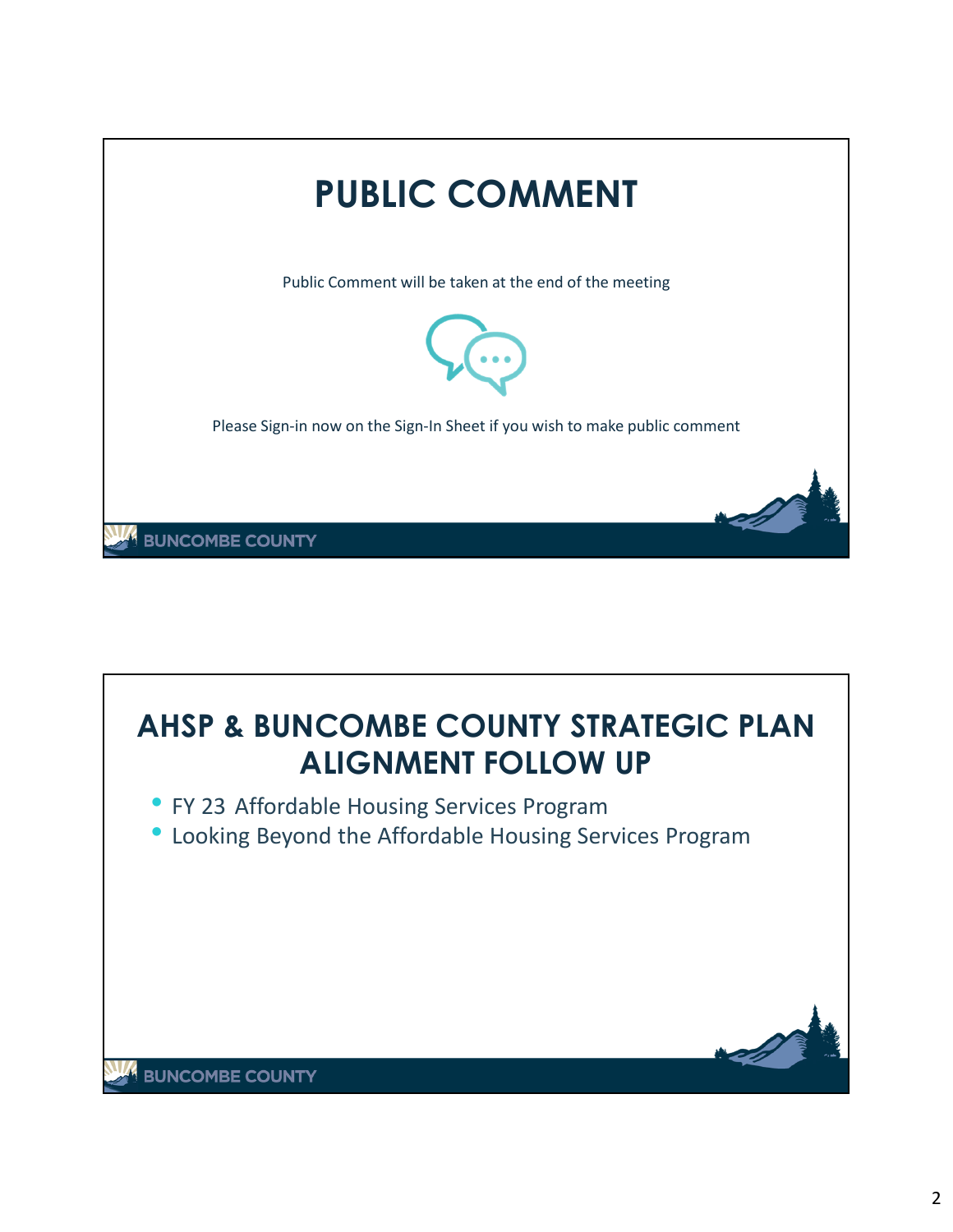

## **FY23 AHSP COULD EXPAND EMERGENCY REPAIR PROGRAM TO** • Encourage weatherization and renewable energy improvements be performed alongside other Environmental & Energy Stewardship emergency repairs **FY23 AHSP COULD REQUEST APPLICANTS PROVIDE**• Information on project's economic impacts (temporary/long-term job creation, wage commitments, etc.) **Vibrant Economy** • A description of the broader economic impacts of the project • Information regarding organizational systems, policies, and practices that illustrate equity Equity • Information on intention to provide equitable opportunities to all program recipients **BUNCOMBE COUNTY**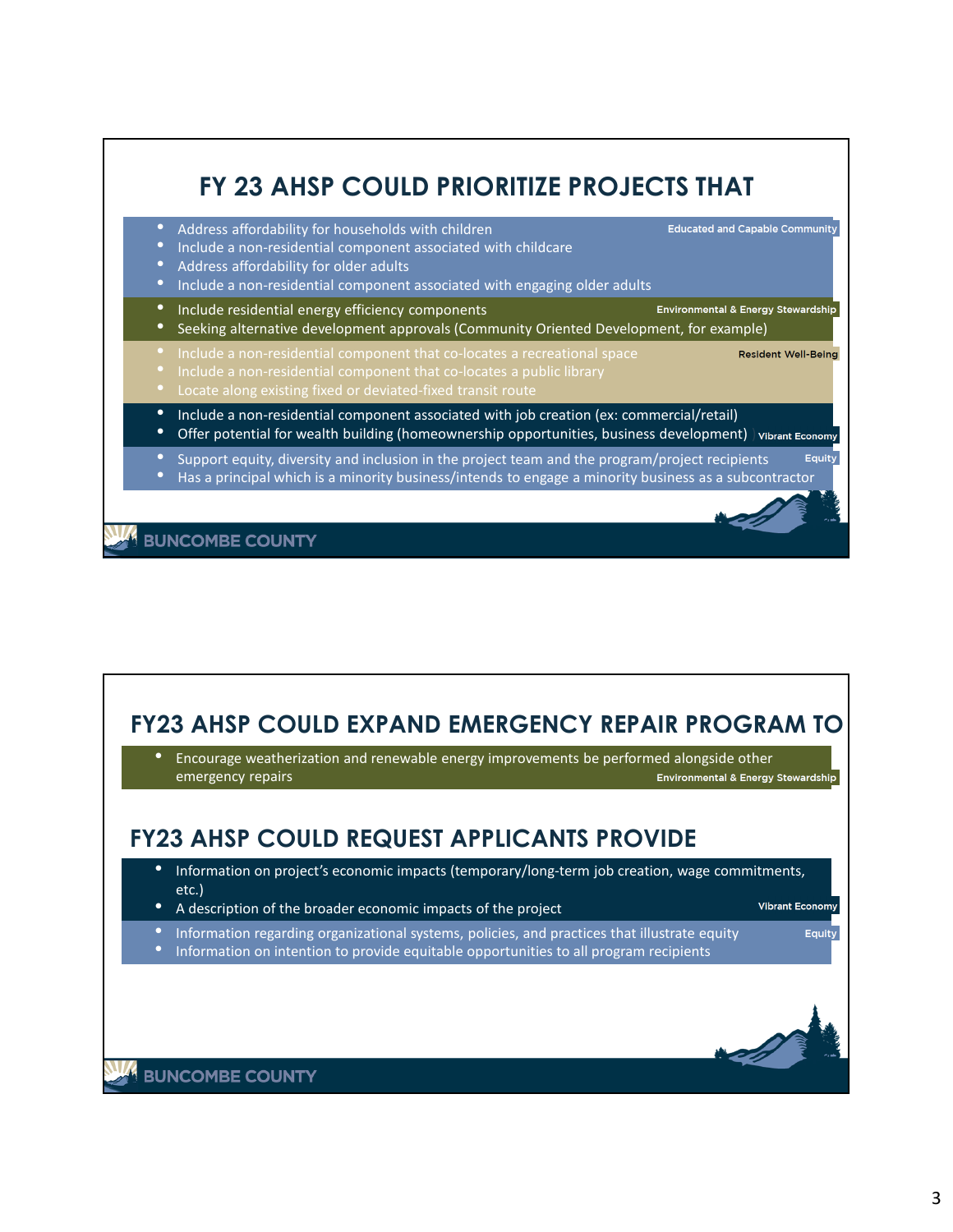